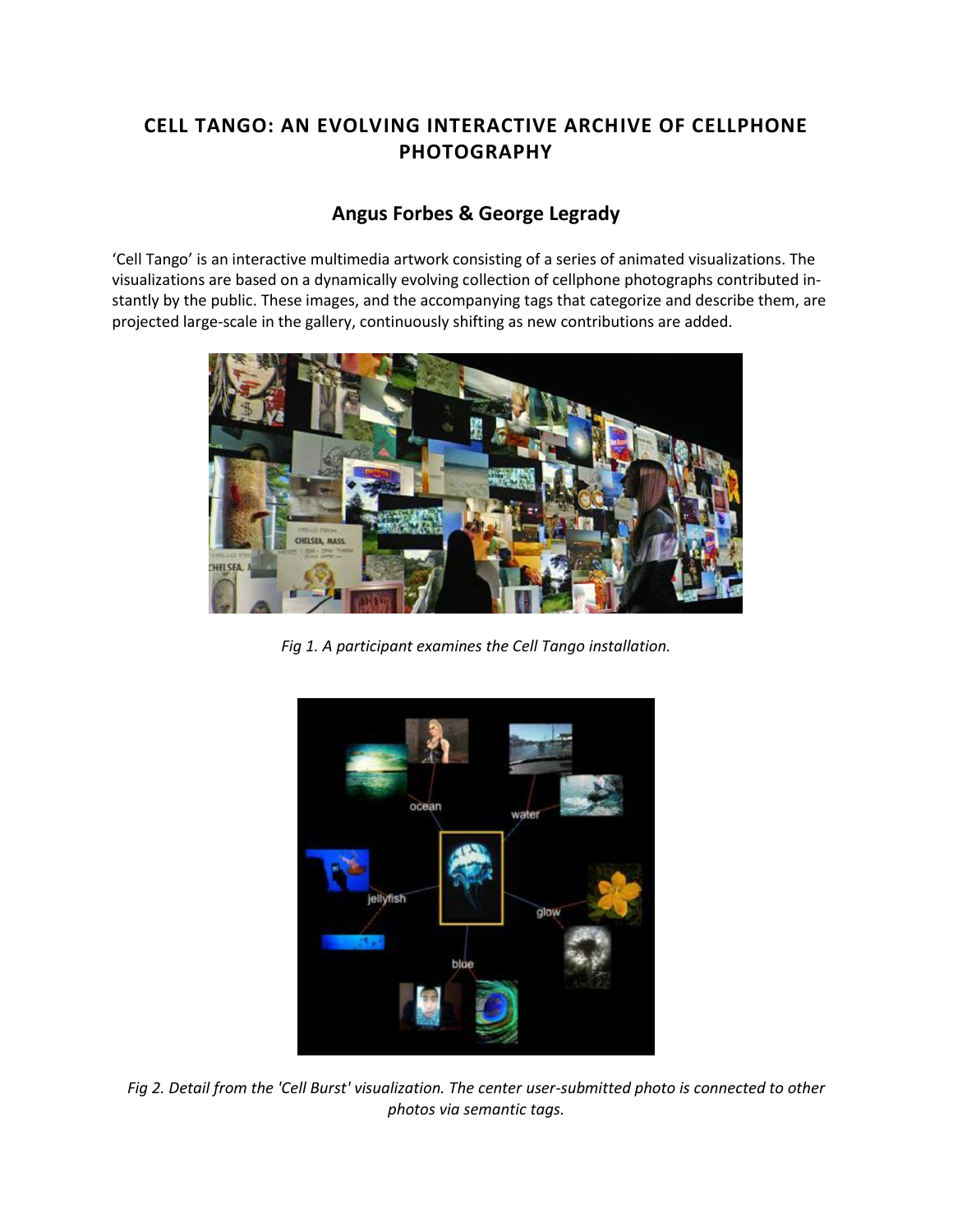

*Fig 3. Detail from the 'Cell\_Bin' visualization. User-submitted photos and tags are organized into a mosaic using a bin-packing algorithm.*

'Cell Tango' is a dynamic artwork presented as an interactive installation in fine arts museums, in galleries, and at special events. The public visiting the exhibition is invited to interactively participate as a contributor to the project through the submission of cell phone images. These images become the primary content source of the Cell Tango artwork, and are stored online at the Flickr photo management and hosting website.

The gallery display consists of a large cinematic projection that presents the contributed cell phone images in four animation configurations – 'Cell Bin,' 'Cell Clusters,' 'Cell Burst,' and 'Cell Finale.' The public is asked to add descriptive tags in the subject heading along with each submitted image. These descriptive tags function as search queries for retrieving other images from the larger Flickr database of public photography and also as organizational devices to create thematic clusters of images. The intent is to explore the potential of unexpected juxtapositions where common semantic labels can generate interesting visual relationships.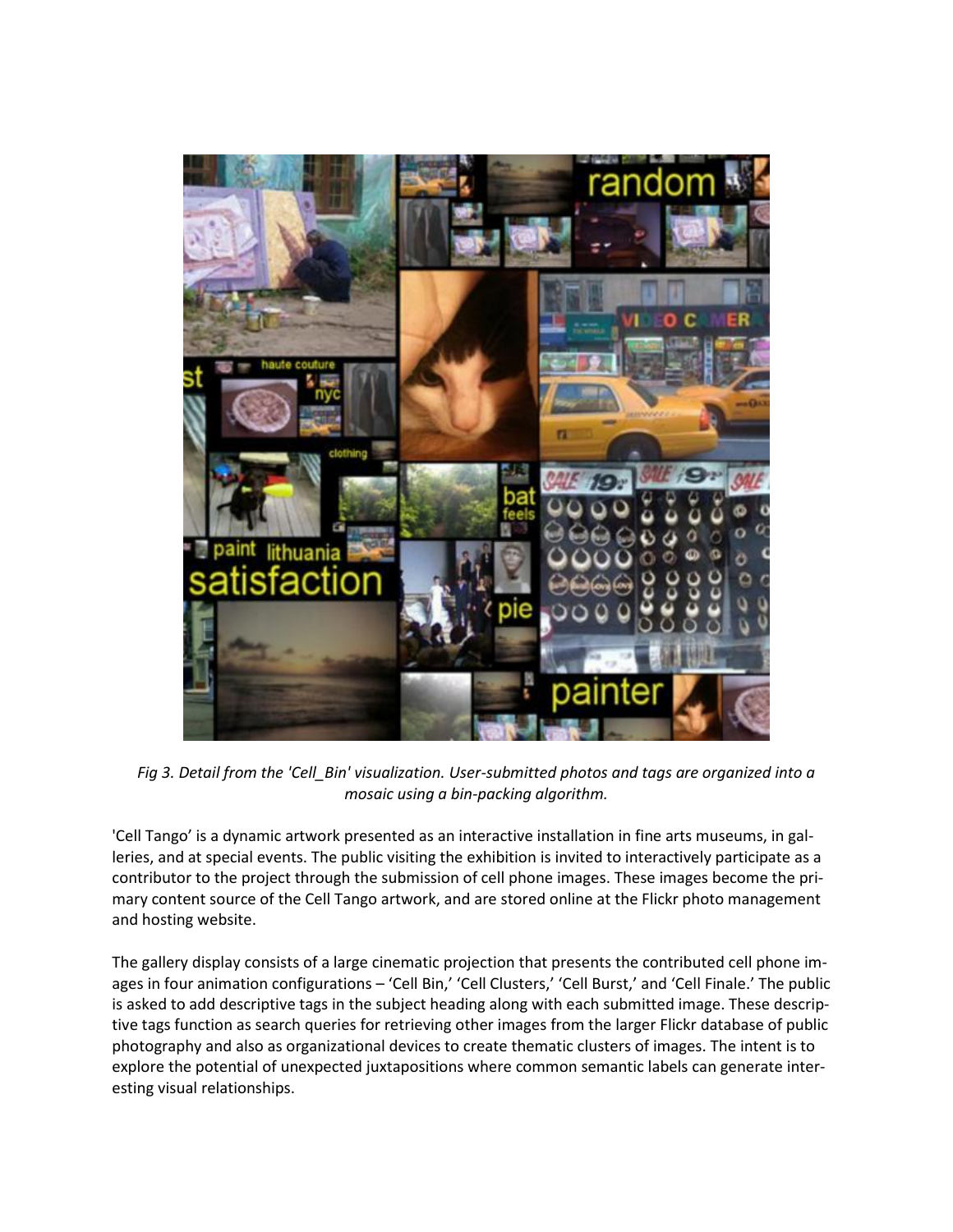The animation 'Cell Bin' consists of visualizing the most recent images in the database on the screen using an algorithm that selectively places large images first and then gradually fills in blank spaces with gradually smaller images until all of the empty screen spaces are filled. 'Cell Clusters' consists of thematic clusters of found images based on contributors' tags placed around each incoming contributed images that are marked with a yellow frame. The 'Cell Burst' animation throws images on the screen that then open like bursting fireworks, placing the tags once the image appears, followed by the found Flickr images associated with each tag. 'Cell Finale' concludes the visualization sequence by rapidly placing on screen all of the contributed images in the database one after the other in the spectacle action of fireworks exploding in the sky.

The artwork is dynamic – meaning that what is featured is continuously being generated in real-time according to the rule-sets of the computer code. There is a conscious approach to software development, and thus it is a form of authorship. The artwork has been designed in such a way so that the software implementation that drives the project expresses the concepts, aesthetics, poetics, and artistic intentions and philosophies of the artists. The software development involves significant engineering and problem solving, but it is driven by cultural concepts and aesthetics. In other words, it was designed with a creative pull as opposed to technological push.

Works of art tend to coalesce concerns, goals, and meaning, all of which evolve at multiple stages in the work's evolution. These stages include the initial planning and design phase and the continued iterations of transforming the design during production. Many times implicit meanings are recognized only once the work is complete, either by the artists or experts in the field whose job it is to identify what the artwork may mean. Cell Tango addresses a variety of concerns. It is an artwork that is about the creation of an archive, or collection of images – in this case limited to cell phone images. The project is based on the participatory, public contribution of data. Each exhibition represents a collection that is the sum of all contributions made by the public during the length of the exhibition. So at the start, the collection is empty; and at the end, the collection is closed. Each time the project is exhibited, the sum of all images collected during the exhibition's lifetime becomes the embodied visual archive specific to that event.

The research literature that relates to Cell Tango's foci of interests includes Kindberg's discussion on the ubiquitous transformative role of cell phone camera usage. [1] Lehtimaki discusses the increased use of picture taking from specialized occasions to the documentation of ordinary life. [2] Miller addresses the social network aspect of image storage sites such as Flickr. [3] Van House articulates a prioritization for image sharing as story telling, self-representation, self-expression, and documenting of everyday life over the long-term archival, collection opportunities that the photo management site offers. [4] The artist Golan Levin [5] has assembled a useful reference page of cell phone art projects, however most projects use the cell phone as a sound instrument in group performance, or else as control devices by which to activate events in site-specific locations, for example by turning on architectural façades with embedded LEDs. [6] The artist Jonah Bruckner created an early cell phone image-based work titled "Phonetic Faces" that consists of a mixed collage of images and portraits on a display contributed by the public present at the exhibition. This work used the cell phone to activate and control an onsite video camera that did the visual recording to a computer that assembled the images. [7]

The Cell Tango project may be understood as an exploration of the process of constructing and conveying meaning through the organization of visual elements (the images) according to a set of rules or conventions defined in the algorithms (the syntax) used to create the visualization. This positions the project within the context of a structuralist, cinematic tradition, as defined by the French film theorist Christian Metz in his analysis of semiotics and film. [8] Cell Tango follows the structuralist film theory model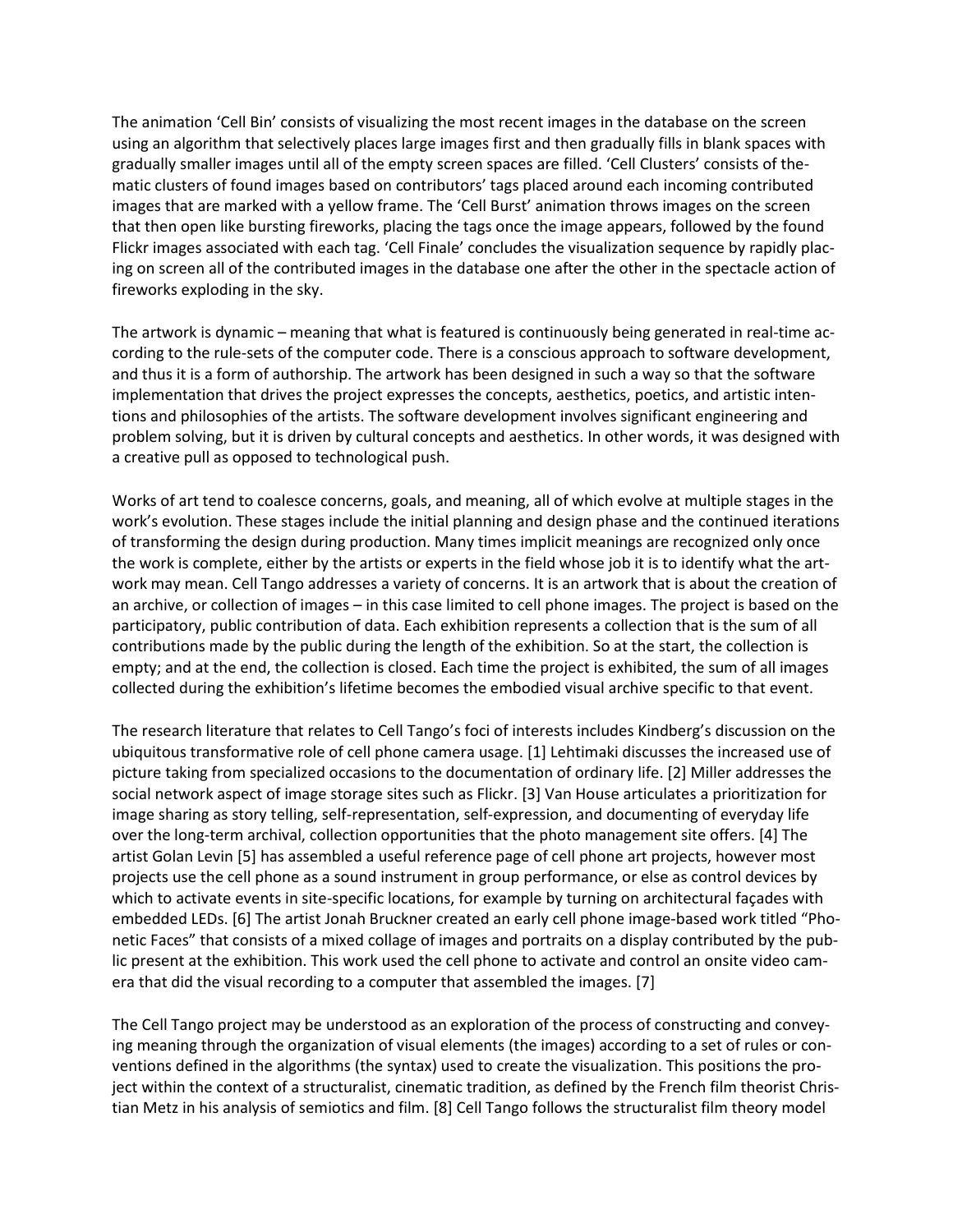of constructing meaning through juxtaposition, adding an uncertainty component as the aleatory selection of accompanying images are delivered according to common tag labels. The outcome of the selection covers a continuum from a pure literal, analogous matching visual content to visual content that may be totally unrelated at the literal, similarity level, but which may have implicit metaphoric or associative relevance. For instance, a tag that says "circular" might result in an analogous image of a tire, whereas another image which is tagged less literally with words like "yummy" or "sweet" might result in images of cell phones, cupcakes, chocolate drippings, images of a mug, a doodle, et cetera. One of Structuralism's fundamental principles is that underlying structures lie beneath the surface or the appearance of things. [9] In Cell Tango, the algorithmic processes express the projects' structure through its programmatic rules, and this functions as the binding by which the juxtaposed images in Cell Tango are organized. When the meanings between juxtaposed images are evident, viewers' experience in fact becomes less interesting than when the meanings are harder to interpret. Humans naturally attempt to create and interpret meanings out of any information coming their way, and the less evident pairings turn out to be the most stimulating in the viewing experience.

The structuralist approach to art-making and information classification had significant influence in the 1960's. This approach was initiated through anthropology (Levi-Strauss), and migrated to cinema (Metz), literature (Barthes), architecture, and art (conceptualism, Lewitt, Darboven, Baldessari), et cetera. Over time, the structuralist approach was challenged and rejected for its absolutist approach to the world, but it becomes of interest again considering that computational processes do function at the structural level to generate narrative forms through the articulation of rules.

Cell Tango features the interplay between two image sets: a) the 'known' system of the visiting public's cell phone contributions, and b) the 'unknown' open system of tag retrieved associative images from the larger Flickr archive. At the start of the exhibition, the collection is limited to a few starter images, but then builds up throughout the length of the exhibition, and by the end of the exhibition, the collection culminates into the unique record representative of that installation's specific set of conditions, visitors, cultural and temporal contexts.

Our interests in opening an account at Flickr were primarily utilitarian driven. Flickr is able to processes incoming cell phone messages from all the various international standards. Flickr also includes a filtering mechanism by which sensitive content is managed to a degree. Additionally, we use the site for additional editing and for storing each exhibition as a set.

Cell Tango evolved out of an earlier museum-based data collection installation project titled 'Pockets Full of Memories' (PFOM) commissioned by the Centre Georges Pompidou National Museum of Modern Art in Paris in 2001 which then traveled to seven other cities (Rotterdam, 2003, Linz, 2003, Budapest, 2003, Helsinki, 2004, Manchester, 2005, Frankfurt, 2006, Taipei, 2007) each having its own variation based on cultural content defined through location and audience. [10] It consists of a data collection stage where the public first submits personal objects using a scanner and then describes and categorizes the object by answers a series of questions using a data entry kiosk station. These scanned items and their associated data are arranged using a self-organizing mapping algorithm. The algorithm spatially clusters the collection of contributions whereby each object is surrounded by other objects that have the greatest semantic compatibilities. It becomes a form of emergent organization where local relationships create a global order with each object is spatially positioned to every other object in the set according to their individual semantic value. Cell Tango grew out of the artistic, cultural, and computational concerns of PFOM, but aims to alleviate the burden of site-specific data entry. There is no need to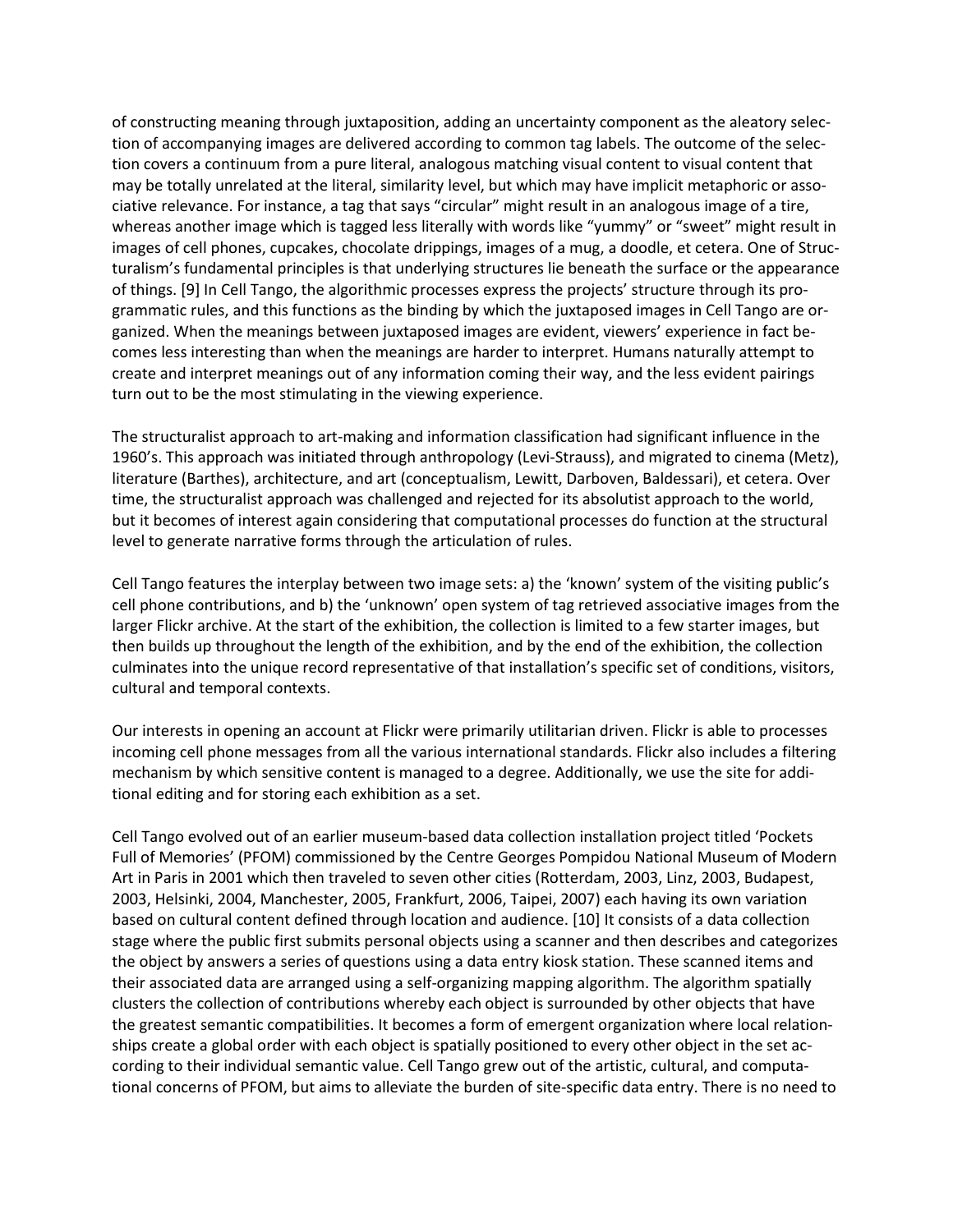be physically present in front of a data entry kiosk station at an art installation. Using the cell phone, anyone, from anywhere, can submit a contribution and interact with the project.

The artistic requirements of Cell Tango necessitated the creation of a robust software implementation that allowed effective user interaction via the cell phone, animation of the visual elements within the different scenes, and the extensibility and adaptability to add new scenes and to easily relocate the project in different environments. Cell Tango visualizes an evolving database of cell phone photography and it is itself an evolving project that changes according to the venue, but also in order to explore new ideas and representations.

The system is separated into four processes that run simultaneously: the data gatherer, the visualization modules, the local network management component, and the graphics renderer. Communication between these processes occurs through writing and reading from concurrent data structures, which efficiently and safely allow multiple threads to access and update the same information asynchronously.

Because the main user interaction with the system is done through submitting cell phone photography, a primary technical goal of the system is to retrieve new photos as soon as they are available. Another goal of the project is to explore the relationship between the user-submitted photos and the related public photos. In order to facilitate the rapid retrieval of new photos and the exploration of related photos, a data-gathering component is placed in a background thread that continually checks the Flickr database. The process gathers both user-submitted photos and tags, as well as related photos from the public Flickr photo pool that are related to the user-submitted photos via their folksonomic tags. A local data store is kept in memory that holds the most recent user-submitted photos and well as selection of photos selected from the pool of other, less recent, user photos.

The system uses a custom 3D graphics framework called 'Behaviorism' [11] which loads each of the photos on to hardware-accelerated textures and also provides a robust scene graph and a sophisticated set of animation and timing techniques that control the layout and narrative of the different visualization modules. Each of the visualization modules processes the data that has been placed within the local data store by the data gatherer. Visual elements based on this data are placed on the scene graph, and then rendered via a dedicated rendering thread at sixty frames per second. Animations of the movement, size, color and structure of visual elements, as well as the movement of the camera view, can be programmatically defined by adding behaviors to the timing graph. These behaviors update the objects in the scene graph at the start of each loop of the rendering thread. In addition to using hardware-accelerated textures for rendering the photos and text, each visualization module is able to use OpenGL for advanced graphics techniques, including binding to custom GLSL shader programs. Because we have had to evolve and adapt the Cell Tango project to new environments (and expect to do so further in the future), the software system is designed to make it easy to add new visualization modules that transform and visualize the photographs and tags in novel ways. Additionally, we have experimented with the sonification of the visualizations, and have developed a networking component for propagating visual or data events to another computer that transforms these events into algorithmically generated composition.

Following the 2006 premier at the International Society of Electronic Arts in San Jose (under a different title, 'Global Collaborative Visual Mapping Archive'), Cell Tango has been featured in a variety of venues that include: an opening event at a national theater in France; a month in a commercial gallery; a long media arts exhibition at a West Coast research university gallery; a 2 month exhibition at a public Mid